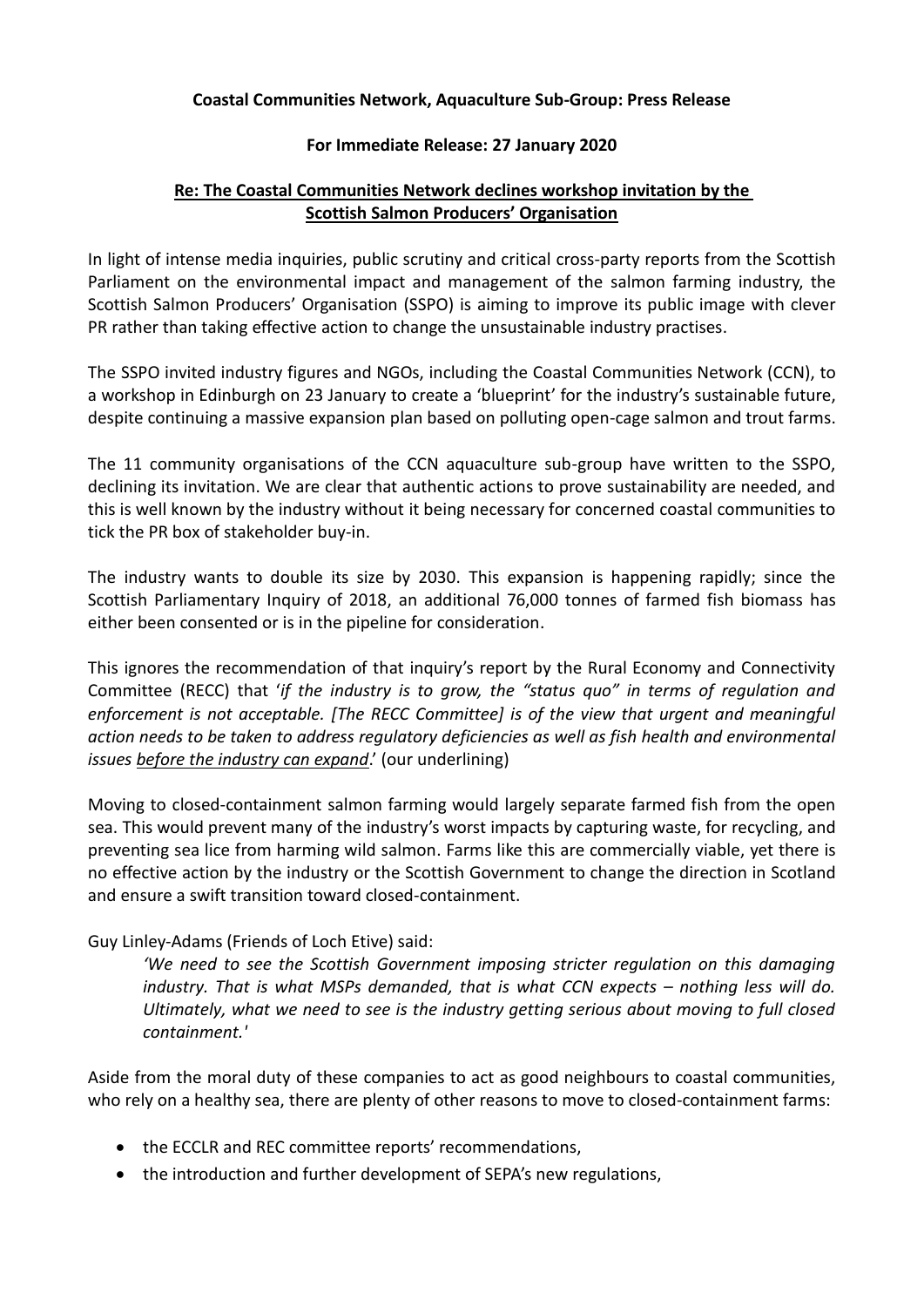- the climate and ecological emergency which is contributing to problems of mass mortality due to disease, sea lice, jellyfish and harmful plankton blooms,
- the collapse of wild salmon stocks, in part due to the impact of sea lice from salmon farms,
- the growing public awareness and opposition to the methods and consequences of opencage farming,
- the Governments' halt to expansions in Denmark, and the removal of all marine salmon farms in British Columbia by 2025, on environmental grounds,
- the rapid growth in vast investment going into competing, land-based, carbon-efficient, closed-containment systems internationally, which ultimately will out-compete Scotland's open-cage farms.

## Paul Chandler (COAST Executive Director) said:

*'The SSPO, and the companies it represents, know that open-cage farming is harming our marine ecosystem and are resisting switching to closed-containment alternatives, purely because shareholder profits are greater, when the sea is used for free waste disposal'.*

The CCN aquaculture sub-group will continue to attend meetings with the Scottish Government and industry regulators to campaign for a shift toward a sustainable future for finfish farming and for our marine environment in Scotland. Further to this, the CCN aquaculture sub-group supports PE01715 (attached supporting document) and calls on the RECC to urge the Scottish Government to ensure that the finfish farming industry solely utilises closed-containment systems in Scotland.

# John Aitchison (Friends of the Sound of Jura) said:

*'Many jobs in our coastal communities depend on the health of the sea, and so does much of Scotland's iconic wildlife, but open-cage fish farming is damaging that health, as well as spoiling the international reputation of 'Brand Scotland's' vital food and drink sector. We invite Julia Hesketh-Laird (CE SSPO) to come to talk to us about how fish farming should clean up its act, by using closed-containment.'*

## ENDS.

--------------------------------------------------------------------------

## **Notes to Editors**

For more information, please email or call the following people:

Paul Chandler, COAST Executive Director Email: [paul@arrancoast.com](mailto:paul@arrancoast.com) Tel: 01770 600656 / Mob: 07818 601226 [www.arrancoast.com](http://www.arrancoast.com/)

Guy Linley-Adams, Friends of Loch Etive Email: [guy@linley-adams.co.uk](mailto:guy@linley-adams.co.uk) Tel: 07837 881219 [www.lochetive.org](http://www.lochetive.org/)

John Aitchison, Friends of the Sound of Jura Email: [john@friendsofthesoundofjura.org.uk](mailto:john@friendsofthesoundofjura.org.uk)